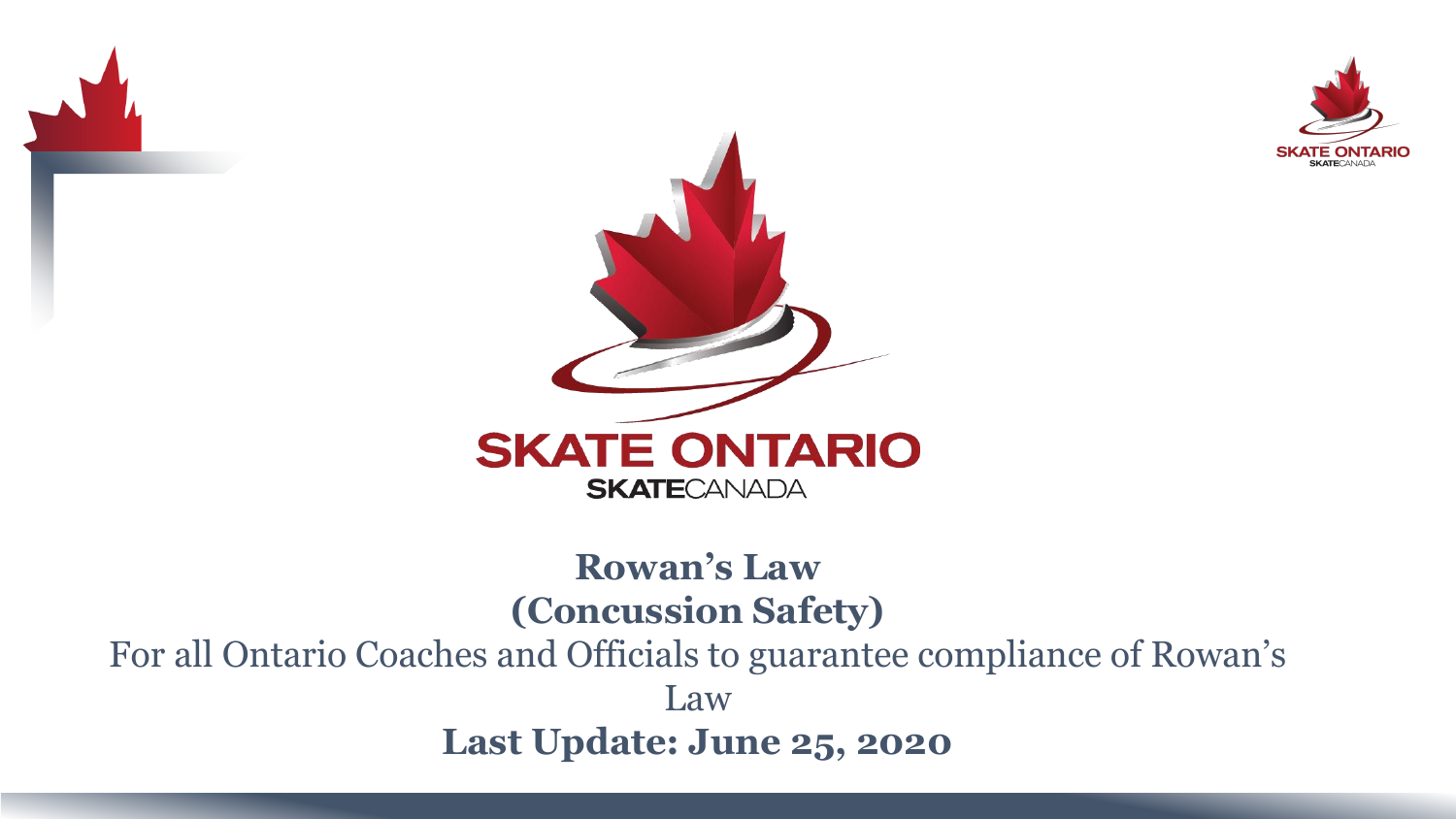

### *What is Rowan's Law*



• Rowan's Law was named for Rowan Stringer, a high school rugby player from Ottawa, who died in the spring of 2013 from a condition known as second impact syndrome (swelling of the brain caused by a subsequent injury that occurred before a previous injury healed). Rowan is believed to have experienced three concussions over six days while playing rugby. She had a concussion but didn't know her brain needed time to heal. Neither did her parents, teachers or coaches.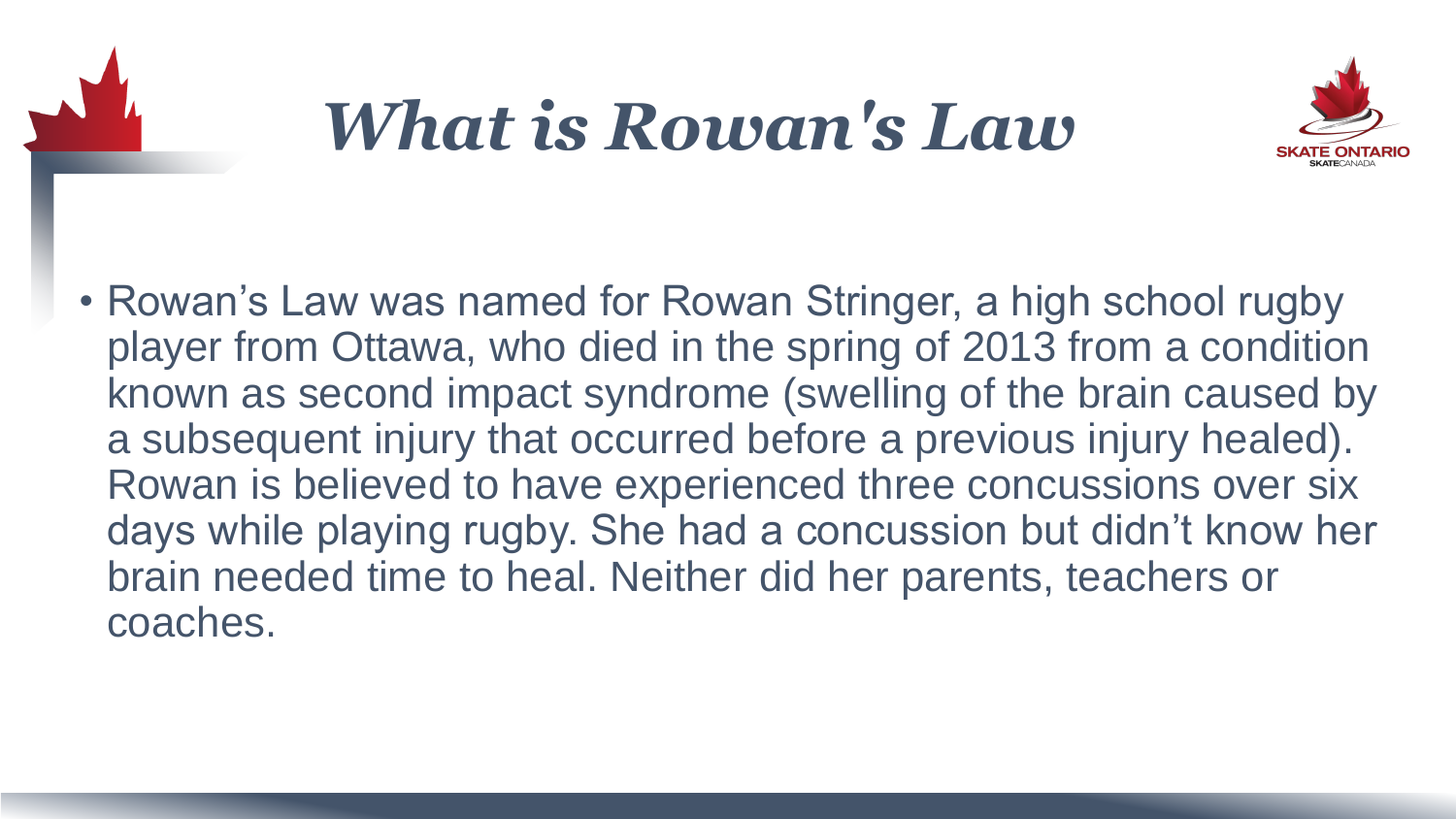

## *Coaches and Officials*



Skate Ontario Coaches and Officials must confirm that they have reviewed at least one of the Government of Ontario Concussion Awareness Resources below and Skate Ontario's Concussion Code of Conduct for Coaches and Officials prior to registration.

The following information should be reviewed prior to completing the Acknowledgement Form:

#### **Government of Ontario Concussion Awareness Resources – Rowan's Law E-booklet:**

- [Ages 10 and Under](https://www.ontario.ca/page/ontario-government-concussion-awareness-resource-e-booklet-ages-10-and-under)
- [Ages 11-14](https://www.ontario.ca/page/ontario-government-concussion-awareness-resource-e-booklet-ages-11-14)
- [Ages 15 and Up](https://www.ontario.ca/page/ontario-government-concussion-awareness-resource-e-booklet-ages-15-and-up)

[Skate Ontario's Concussion Code of Conduct for Coaches and Officials](https://skateontario.org/wp-content/uploads/2019/09/Skate-Ontarios-Code-of-Conduct-Coaches-and-Officials.pdf)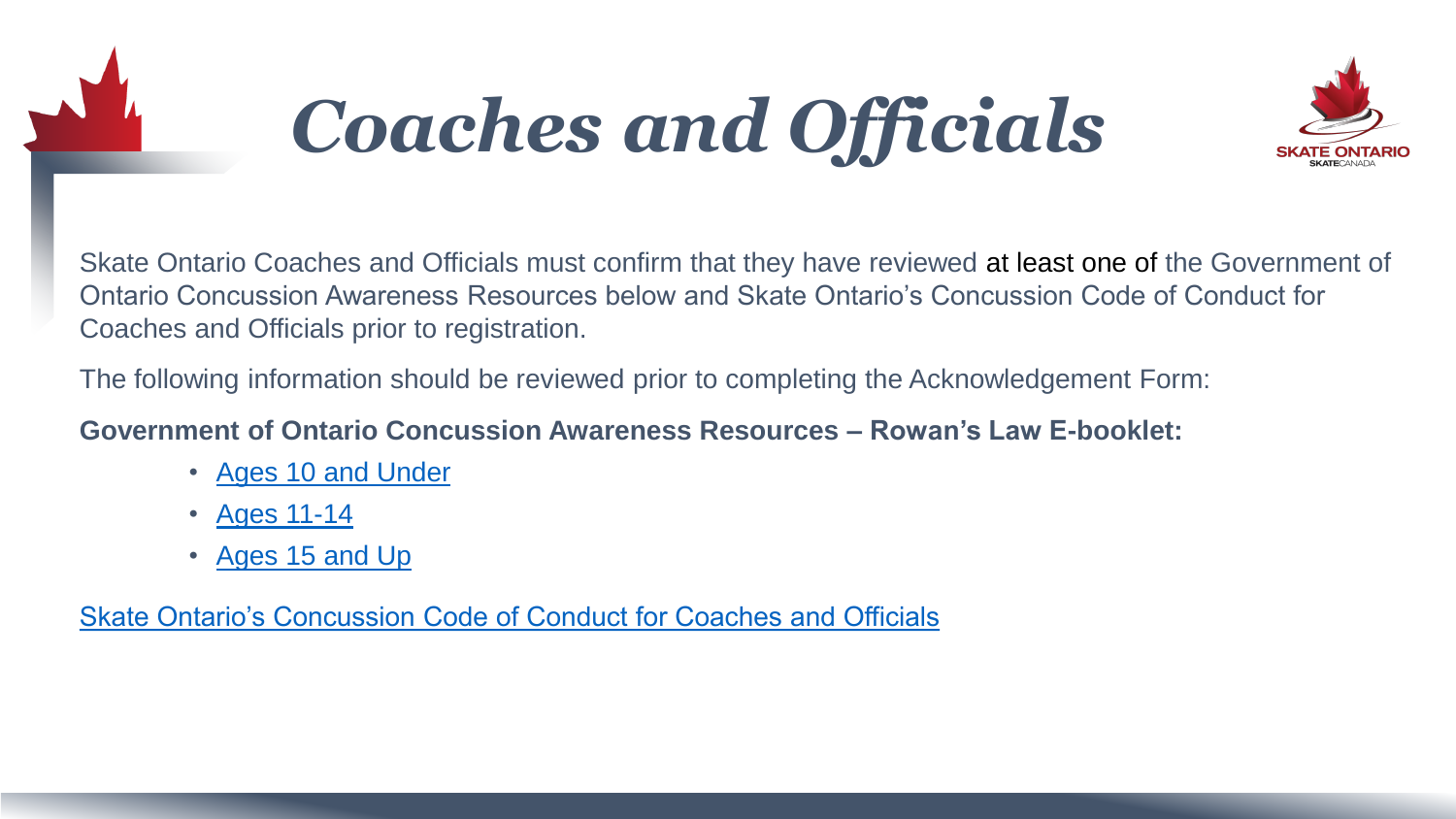# *Coaches and Officials Cont'd*



#### **Requirement:**

- Skate Ontario must not allow coaches and officials to serve in these positions for activities that include any athlete under 26 years of age, unless they receive confirmation (in writing/electronically), **annually**, from these individuals that they have reviewed at least one of the Government of Ontario Concussion Awareness Resources and Skate Ontario's Code of Conduct for Coaches and Officials.
- Confirmation from the coach/official will be collected at the end of this Skate Canada eLearning course through an Acknowledgement Form. Clubs and School do not need to collect the Concussion Acknowledgement Form for coaches and officials. This will be recorded on their Skate Canada file.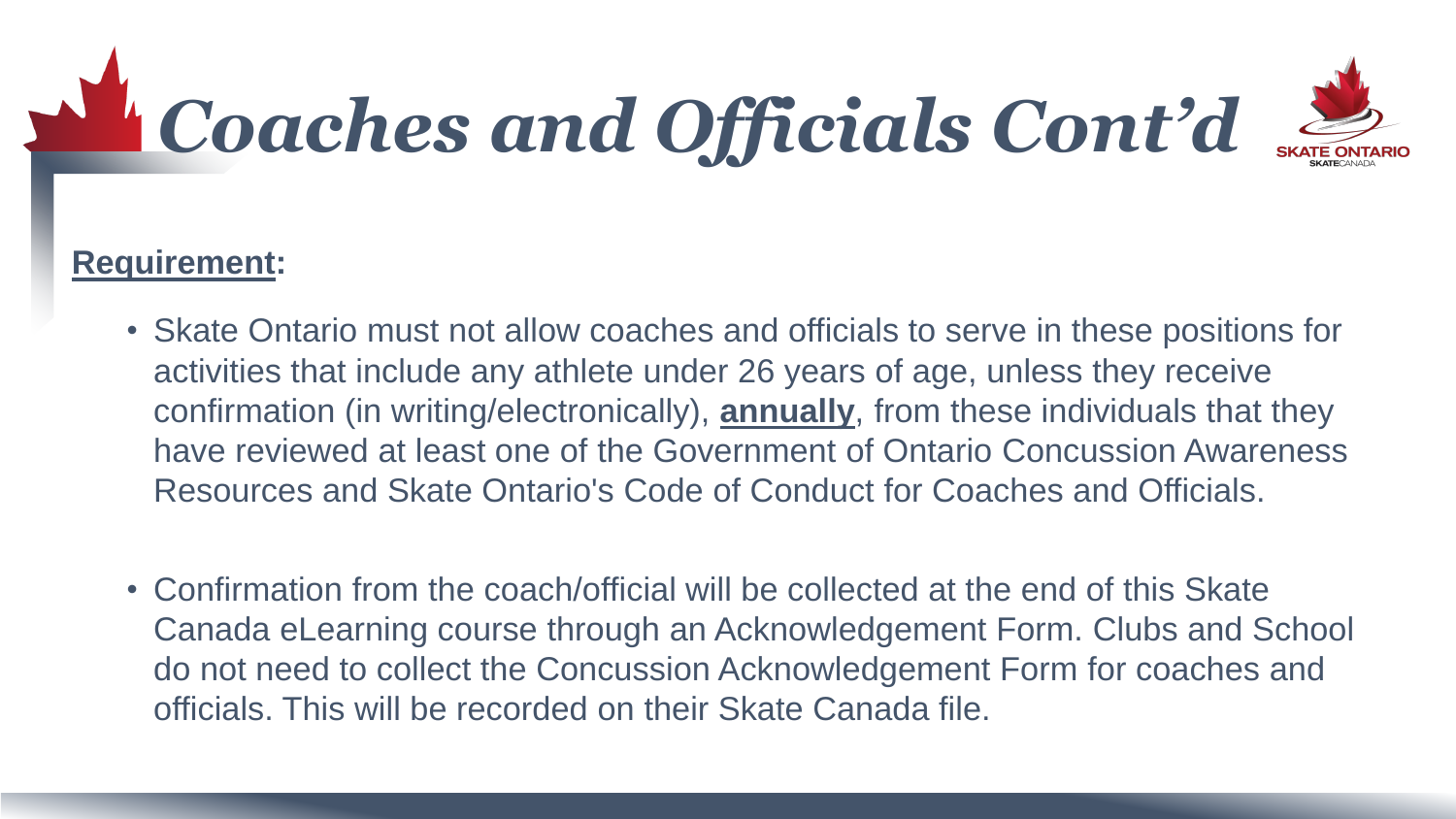

## *Question and Answers*



#### **Question**:

Do we have to comply with the requirements of Rowan's Law to be in good standing?

#### **Answer**:

Yes, all Ontario coaches and officials must complete this course and the Acknowledgement Form in order to be in compliance with provincial law.

#### **Question**:

Do coaches and officials have to review the Government of Ontario Concussion Awareness Resources for all 3 age groups?

#### **Answer**:

• No, coaches and officials only need to review Government of Ontario Concussion Awareness Resources in the format, and age range that is best suited to them.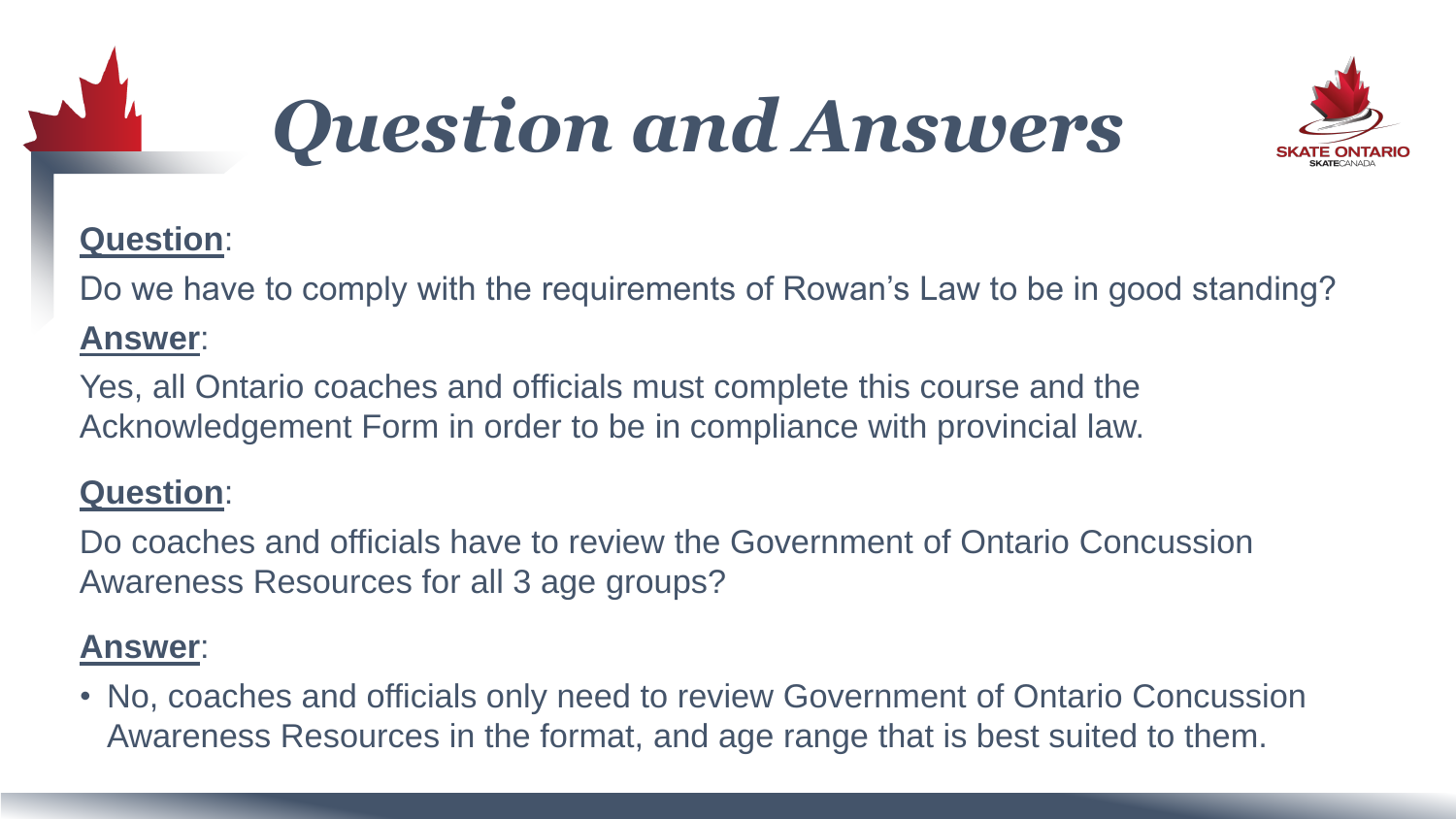

### *Question and Answers*



#### **Question:**

How do the coaches and officials comply with Rowan's Law?

#### **Answer:**

Skate Ontario requires all Ontario coaches and officials to complete the compliance of Rowan's law through Skate Canada's eLearning platform which they will be required to sign the Concussion Acknowledgement Form and will be recorded on their Skate Canada file. Clubs and School do not need to collect the Concussion Acknowledgement Form for coaches and officials.

#### **Question:**

How does the club/school know if our coaches and officials have reviewed the Government of Ontario Concussion Awareness Resources and the Skate Ontario Code of Conduct for Coaches and Officials?

#### **Answer:**

Clubs and Schools do not have to verify if their coaches and officials are in compliance, it will be Skate Ontario's responsibility to follow up with individual coaches and officials to ensure they complete the Rowan's Law eLearning course and sign the Concussion Acknowledgement Form.